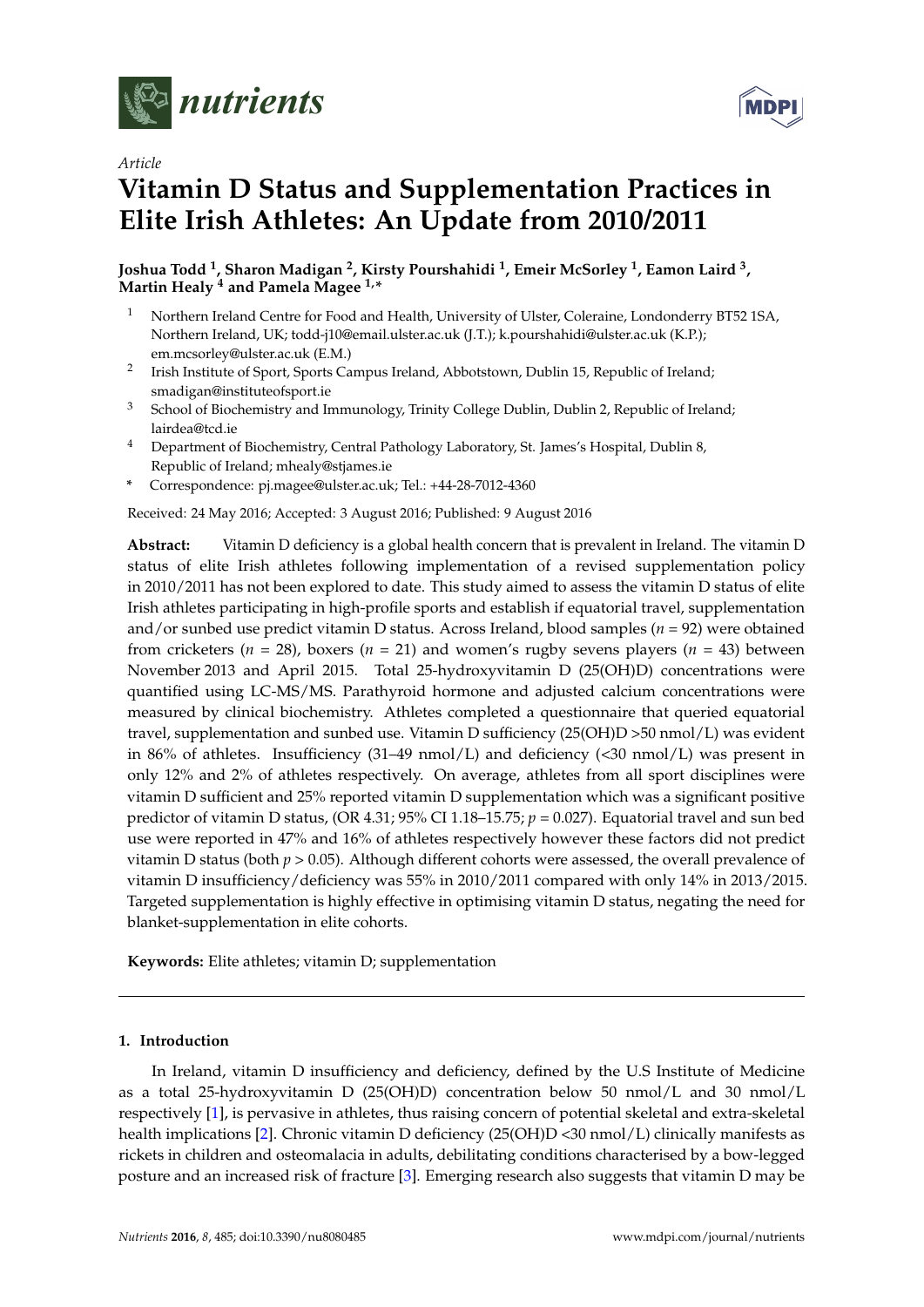important in maintaining a healthy immune system, particularly with respect to upper respiratory tract infections which are commonly reported in athletes [\[4,](#page-6-3)[5\]](#page-6-4). It has been suggested that a total 25(OH)D concentration of >75 or even >120 nmol/L may be considered optimal for achieving the proposed extra-skeletal health benefits of vitamin D [\[6,](#page-6-5)[7\]](#page-6-6) however there is currently insufficient evidence from randomised controlled trials to support such thresholds for athletes.

The primary source of vitamin D is cutaneous synthesis driven by ultraviolet-B radiation, at a wavelength of 290–315 nm, interacting with 7-dehydrocholesterol and forming pre-vitamin D in cells of the upper epidermis [\[8\]](#page-6-7). Due to Ireland's northerly latitude (51 $\textdegree$ N–55 $\textdegree$ N), sunlight is only of sufficient strength to trigger cutaneous vitamin D synthesis for 6 months of the year (April to September); resulting in seasonal fluctuation in vitamin D status [\[9\]](#page-6-8). As such, geographical location is the major factor contributing to poor vitamin D status in Irish athletes as well as the general population [\[10,](#page-6-9)[11\]](#page-6-10). In addition, indoor, early-morning and late-evening training sessions may also contribute to the prevalence of vitamin D insufficiency/deficiency in athletes [\[12\]](#page-6-11). Compounding this issue is the limited availability and consumption of vitamin D-rich foods by Irish athletes such as fatty fish and liver [\[10](#page-6-9)[,13\]](#page-6-12).

Previous studies conducted by our research group have identified a particularly high prevalence of vitamin D insufficiency/deficiency in Gaelic footballers, Paralympians and boxers competing at both the collegiate and elite-level [\[10,](#page-6-9)[13\]](#page-6-12). Based on these findings the Irish Institute of Sport revised their vitamin D supplementation policy; aiming to ensure that identified cases of vitamin D insufficiency/deficiency were dealt with appropriately. It is not known, however, if the extent of this health concern extends to elite athletes competing in other high-profile sports in Ireland such as those within international cricket and rugby teams. This study therefore aimed to assess the vitamin D status of elite Irish athletes participating in a range of high-profile sports and establish if equatorial travel, supplement use and/or sunbed use are predictors of vitamin D status.

#### **2. Materials and Methods**

### *2.1. Recruitment*

This observational study took place between November 2013 and April 2015 at training locations across the island of Ireland. The study was approved by the University Research Ethics Committee (REC/13/0235) and conducted in accordance with the declaration of Helsinki. A total of 64 elite athletes, that were actively competing internationally, were recruited through the teams' performance dietitian and provided with an information sheet detailing the study procedures prior to obtaining informed consent. Overall, 92 blood samples were obtained from male cricketers (*n* = 28), male and female boxers (*n* = 18 and *n* = 3 respectively), and female rugby seven players (*n* = 43) across multiple time points. Samples were obtained in the months of February (cricket *n* = 14); March (rugby *n* = 7); April (boxing *n* = 18); May (cricket *n* = 15); September (cricket *n* = 13) and November (rugby *n* = 22 and boxing  $n = 3$ ).

# *2.2. Blood Collection and Processing*

Trained phlebotomists obtained blood samples from the antecubital fossa; using a 21-gauge butterfly needle and 8 mL serum and 9 mL ethylenediaminetetraacetic (EDTA) plasma tubes (Greiner Bio-One GmbH, Kremsmünster, Austria). Following inversion, serum tubes were left at room temperature for up to 60 min and EDTA plasma tubes placed in refrigeration or on ice until processing. Within 3 h of collection, tubes were centrifuged at 2200 rpm for 15 min at  $4^{\circ}$ C. Following separation, serum and plasma samples were pipetted into 0.5 mL aliquots and stored at  $-80^{\circ}$ C until further analysis.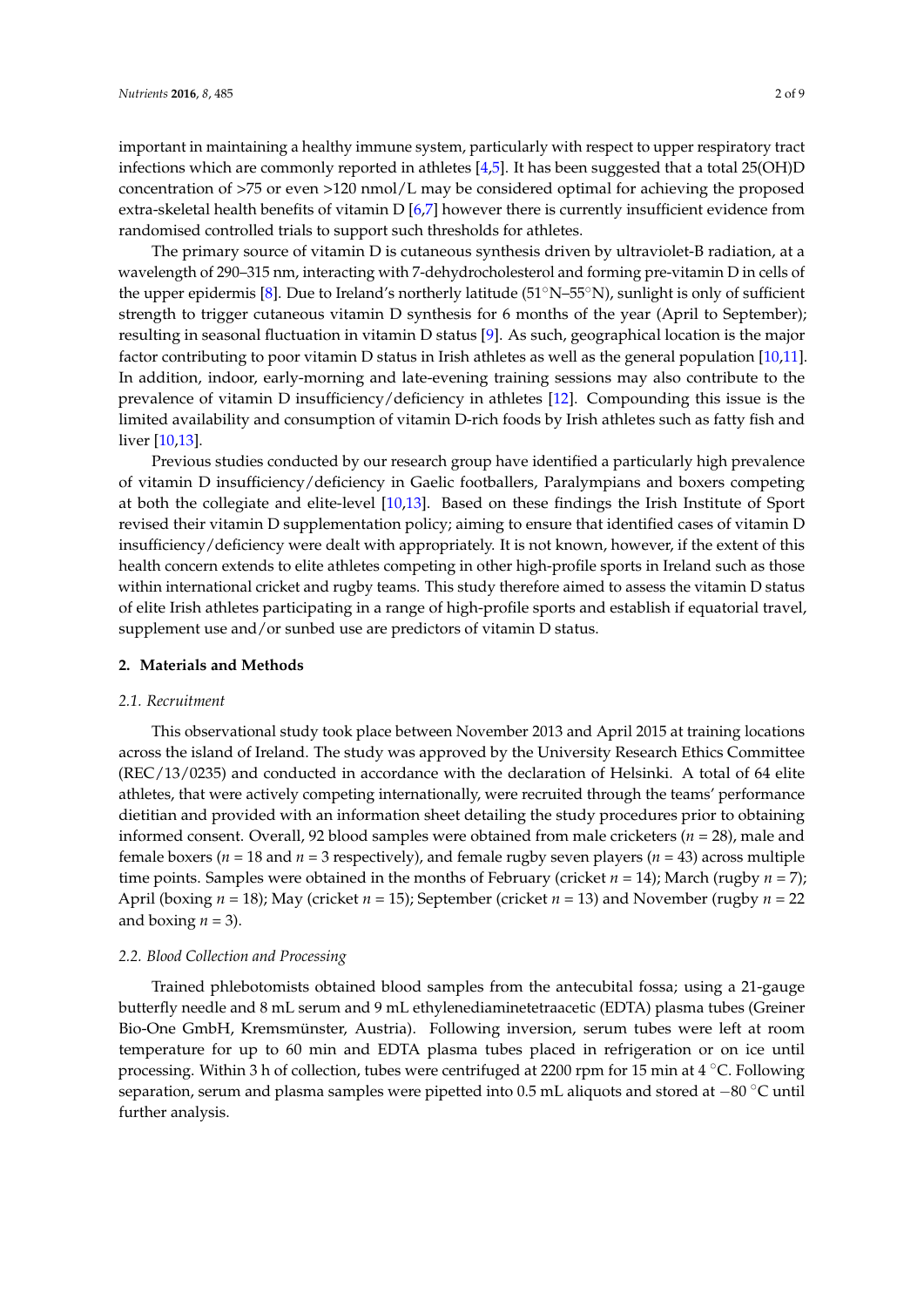#### *2.3. Blood Analyses*

All analyses were run in duplicate. Liquid chromatography-tandem mass spectrometry (LC-MS/MS) (API 4000; AB SCIEX) was used to quantify serum  $25(OH)D_2$  and  $25(OH)D_3$ concentrations, using a commercially available assay (Chromsystems Instruments and Chemicals GmbH; MassChrom 25-OH-Vitamin D3/D2). This analysis was undertaken at the biochemistry department of St James' Hospital Dublin; a laboratory that complies with the Vitamin D External Quality Assessment Scheme and use of the National Institute of Standards and Technology 972 vitamin D standard reference material. The respective inter- and intra-assay coefficients of variation were 6.5% and 7.5%. Serum calcium concentrations (adjusted for serum albumin) were determined using an ILab 650 clinical biochemistry analyser at the University of Ulster, Coleraine. Plasma parathyroid hormone (PTH) concentration was quantified at Altnagelvin area hospital using a Cobas 4000 clinical biochemistry analyser (Roche Diagnostics Ltd., Burgess Hill, UK).

## *2.4. Lifestyle Questionnaire*

In the presence of a researcher, a self-reported lifestyle questionnaire was completed by each athlete in order to estimate use of dietary supplements containing vitamin D, sunbed use and equatorial travel in the 6 months prior to sampling.

#### *2.5. Statistical Analysis*

An a priori power calculation with significance set at  $p < 0.05$  and statistical power at 95% determined that 27 athletes were required in order to detect a 31.4 nmol/L difference in total 25(OH)D concentration between sport disciplines (GPower Version 3.1) [\[10\]](#page-6-9). The Statistical Package for the Social Sciences (SPSS) was used for all further analyses (IBM SPSS Statistics for Windows, Version 21.0, IBM Corp., Armonk, NY, USA). Data distribution was assessed using the Shapiro-Wilk test. All measures had a skewed data distribution and were therefore log-transformed prior to hypothesis testing. For continuous variables, differences in outcome measures between sport disciplines were identified using analysis of variance (ANOVA) with Bonferroni post-hoc test. *p*-values were adjusted using the Bonferroni correction for multiple comparisons. A Chi square test was used to identify if vitamin D status varied according to season of sampling (Spring/Summer (March–August) versus Autumn/Winter (September–February)). A Chi squared test was also used to determine seasonal variation in sampling according to sex. Differences in questionnaire responses, between sport disciplines, were determined using a Chi-square test with *post-hoc* analysis comparing standardised residuals [\[14\]](#page-6-13). A logistic regression model was used to identify if vitamin D supplementation, sunbed use or travel to an equatorial location were significant predictors of vitamin D status. As only 2 athletes exhibited vitamin D deficiency (total 25(OH)D concentration <30 nmol/L); vitamin D status was defined as sufficiency ( $>50$  nmol/L) and insufficiency/deficiency ( $<50$  nmol/L).

### **3. Results**

Physical and biochemical characteristics of elite athletes are detailed in Table [1.](#page-3-0)

As expected, there was a significant difference in the distribution of male and female athletes recruited from each sport discipline (rugby  $n = 43$  females; boxing  $n = 18$  males and  $n = 3$  females; cricket  $n = 28$  males)  $p < 0.001$  $p < 0.001$ . The vitamin D status of athletes is outlined in Figure 1 and this did not vary according to season of sampling,  $p = 0.548$ .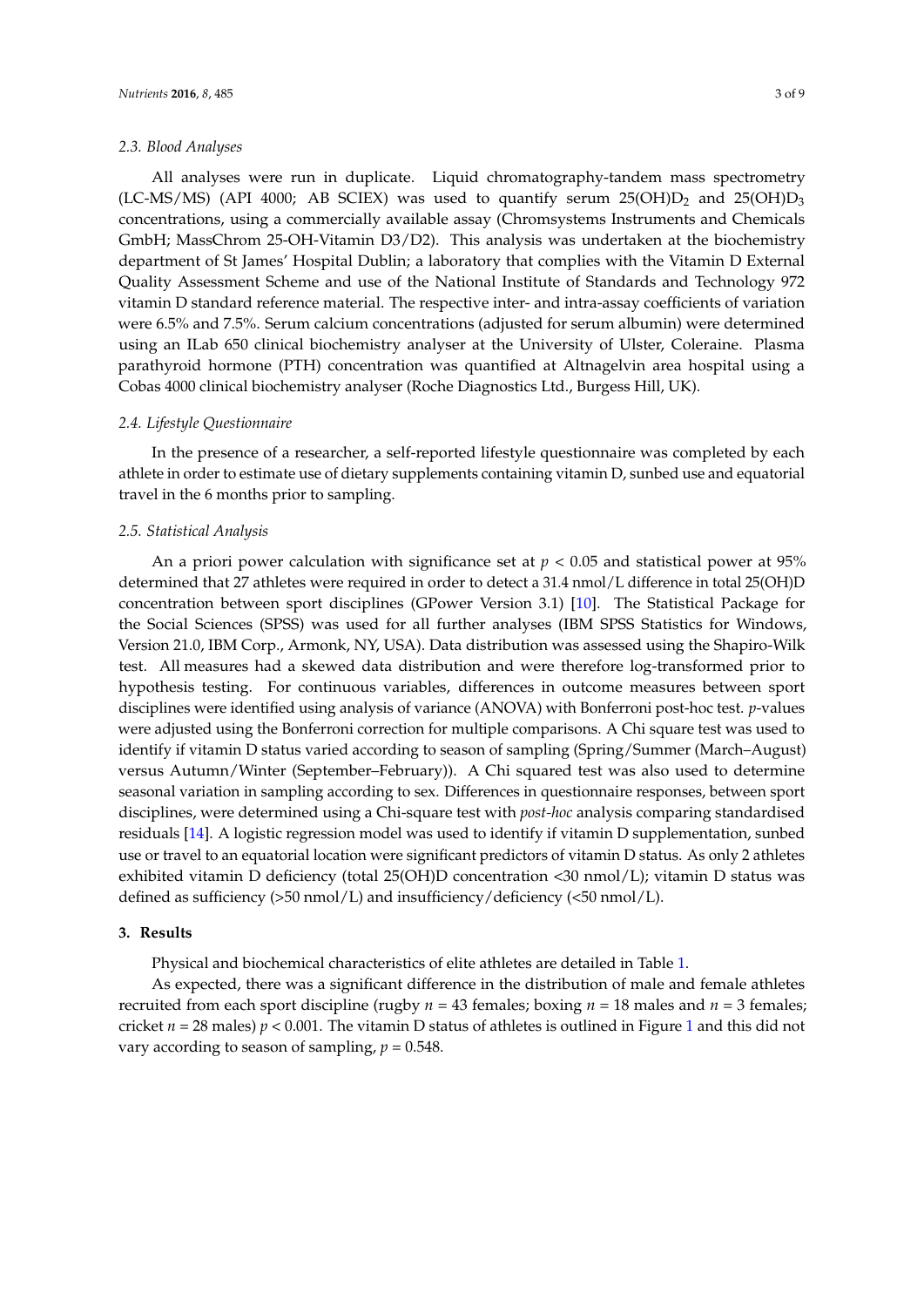<span id="page-3-0"></span>

| Measure                     | Total Samples $(n = 92)$ | Rugby $(n = 43)$             | Boxing $(n = 21)$            | Cricket $(n = 28)$           | p <sup>a</sup> |
|-----------------------------|--------------------------|------------------------------|------------------------------|------------------------------|----------------|
| Age, y                      | $25 + 5$                 | $25 + 4$                     | $23 + 4^d$                   | $28 + 7$ c                   | 0.021          |
| Height, cm                  | $175 + 9$                | $168 + 6$ c,d                | $179 + 10^{b}$               | $182 + 6^{\mathrm{b}}$       | 0.003          |
| Weight, kg                  | $75.79 + 14.12$          | $68.05 + 6.64$ <sup>d</sup>  | $74.52 + 16.87$ <sup>d</sup> | $88.64 + 11.16$ b,c          | 0.003          |
| BMI, $\text{kg}/\text{m}^2$ | $24.55 + 2.95$           | $23.83 + 1.67$ <sup>d</sup>  | $22.96 + 2.88$ <sup>d</sup>  | $26.85 + 3.25$ b.c           | 0.003          |
| $25(OH)D2$ , nmol/L         | $2.02 + 1.54$            | $2.05 + 1.36$                | $2.76 + 1.76$ <sup>d</sup>   | $1.42 + 1.43$ c              | 0.006          |
| $25(OH)D_3$ , nmol/L        | $74.48 + 27.54$          | $64.16 + 24.73$ <sup>d</sup> | $81.27 + 34.46$              | $85.24 + 20.00$ c            | 0.003          |
| Total $25(OH)D$ , nmol/L    | $76.50 + 27.00$          | $66.20 + 24.44$ c,d          | $84.03 + 33.20^{\circ}$      | $86.66 + 19.78^{\mathrm{b}}$ | 0.003          |
| Adjusted calcium, mmol/L    | $2.30 + 0.17$            | $2.26 + 0.13$                | $2.33 + 0.08$                | $2.32 + 0.10$                | 0.060          |
| $PTH$ , pg/mL               | $32.71 + 11.54$          | $34.69 + 12.82$              | $31.08 + 12.18$              | $30.84 + 8.49$               | 1.000          |

**Table 1.** Physical and biochemical characteristics of elite athletes presented as mean  $\pm$  SD.

<sup>a</sup> Differences between sport disciplines, ANOVA with Bonferroni post-hoc test. *p* value corrected for multiple comparisons; <sup>b</sup> Significantly different from rugby, *p* < 0.05; **<sup>c</sup>** Significantly different from boxing, *p* < 0.05; **d** Significantly different from cricket,  $p < 0.05$ .

<span id="page-3-1"></span>

**Figure 1.** Vitamin D status of athletes. Overall, 86% of athletes were vitamin D sufficient; 12% of athletes were vitamin D insufficient (31–49 nmol/L) and 2% vitamin D deficient (<30 nmol/L). athletes were vitamin D insufficient (31–49 nmol/L) and 2% vitamin D deficient (<30 nmol/L).

Rugby players had a significantly lower mean total 25(OH)D concentration compared to boxers Rugby players had a significantly lower mean total 25(OH)D concentration compared to boxers and cricketers. Overall, females exhibited a significantly lower mean total 25(OH)D concentration and cricketers. Overall, females exhibited a significantly lower mean total 25(OH)D concentration compared to males (65.37  $\pm$  24.91 versus 88.24.04 nmol/L respectively,  $p < 0.001$ ). A significantly greater proportion of female athletes were sampled during the autumn/winter compared to male greater proportion of female athletes were sampled during the autumn/winter compared to male athletes ( $n = 36$  and  $n = 16$  respectively,  $p < 0.001$ ). In total, 25% of athletes reported consuming vitamin D supplements in the 6 months prior to sampling. There was no difference in the ratio of athletes reporting/not reporting vitamin D supplement use between sport disciplines, Table [2.](#page-4-0)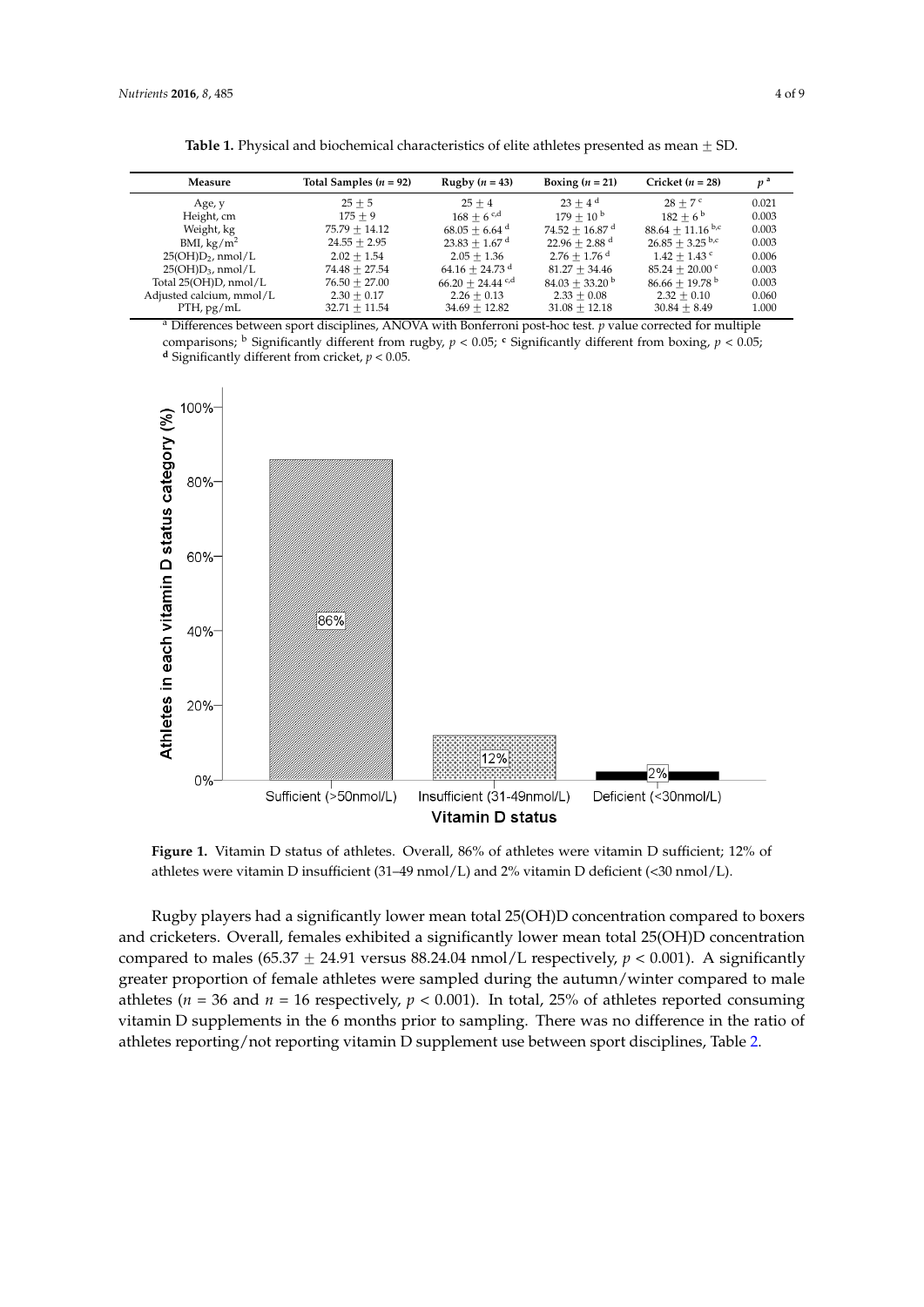|                          | <b>Total Cohort</b><br>$(n = 92)$ | Rugby<br>$(n = 43)$ | <b>Boxing</b><br>$(n = 21)$ | Cricket<br>$(n = 28)$ | $p^{\mathrm{a}}$ |
|--------------------------|-----------------------------------|---------------------|-----------------------------|-----------------------|------------------|
| Measure                  | Yes/No                            | Yes/No              | Yes/No                      | Yes/No                |                  |
| Equatorial travel        | 43:48                             | 24:19 <sup>b</sup>  | 2:18                        | 17:11 <sup>b</sup>    | 0.006            |
| Vitamin D supplement use | 23:68                             | 12:31               | 6:14                        | 5:23                  | 1.00             |
| Sun bed use              | 15:76                             | 8:35 <sup>c</sup>   | $7:13$ c                    | 0:28                  | 0.030            |

<span id="page-4-0"></span>**Table 2.** Number of athletes reporting equatorial travel, vitamin D supplementation and sunbed use in the 6 months prior to sampling.

<sup>a</sup> Chi-square test with Bonferroni post-hoc test. *p* value corrected for multiple comparisons; <sup>b</sup> Yes/No responses were significantly different from boxing, *p* < 0.05; **<sup>c</sup>** Yes/No responses were significantly different from cricket,  $p < 0.05$ .

Vitamin D supplementation was a significant positive predictor of vitamin D status (Table [3\)](#page-4-1).

<span id="page-4-1"></span>Table 3. Logistic regression model predicting likelihood of athletes having a total 25(OH)D concentration above 50 nmol/L.

| Predictor                               | ß                  | S.E  | Wald | p                  | <b>Odds Ratio</b> | 95.0% C.I. for Odds Ratio |                      |
|-----------------------------------------|--------------------|------|------|--------------------|-------------------|---------------------------|----------------------|
|                                         |                    |      |      |                    |                   | Lower                     | Upper                |
| Vitamin D supplementation               | 1.46               | 0.66 | 4.88 | 0.027 <sup>a</sup> | 4.31              | 1.18                      | 15.75                |
| Equatorial travel                       | 0.23               | 0.65 | 0.13 | 0.720              | 1.26              | 0.35                      | 4.49                 |
| Sunbed use                              | $-1.18$            | 1.12 | 1.12 | 0.291              | 0.29              | 0.03                      | 2.75                 |
| $\mathbf{H}$<br>$\cdot$ $\sim$<br>20.21 | $\cdots$<br>$\sim$ |      |      |                    | $\cdot$ .         | 1/7<br>$-\sim$            | $\sim$ $\sim$ $\sim$ |

<sup>a</sup> Statistically significant predictor of a total 25(OH)D concentration above 50 nmol/L,  $p < 0.05$ .

Equatorial travel and sunbed use were reported in 47% and 16% of athletes respectively. A higher ratio of rugby players and cricketers reported equatorial travel compared to boxers and a higher ratio of rugby players and boxers reported sunbed use compared to cricketers (Table [2\)](#page-4-0), but these factors did not predict vitamin D status (Table [3\)](#page-4-1).

## **4. Discussion**

The terminology pertaining to deficient/insufficient/sufficient vitamin D status remains a topic of ongoing debate, with no widely accepted guidelines in place for athletes [\[12\]](#page-6-11). According to U.S Institute of Medicine guidelines, 14% of athletes in the current study exhibited vitamin D insufficiency/deficiency; a stark difference from 55% when elite Irish athletes were tested in 2010/2011, albeit not in the same cohort [\[10\]](#page-6-9). Elite boxers were tested in both studies and, in this group specifically, the prevalence of vitamin D insufficiency/deficiency has decreased from 29% to 10% since 2010/2011. On average, athletes from all sport disciplines were vitamin D sufficient. Although rugby seven players had a lower mean total 25(OH)D concentration than those from other sport disciplines, this is unlikely to be clinically meaningful; certainly with respect to bone health. Furthermore, this difference can likely be attributed to a greater proportion of female athletes being sampled during autumn/winter than male athletes.

Whilst studies around the globe have demonstrated that vitamin D insufficiency/deficiency is a health concern affecting athletes [\[2\]](#page-6-1); not all elite cohorts have exhibited clinical deficiency, in support of the current findings [\[15](#page-6-14)[–22\]](#page-7-0). Unlike the majority of athletes, those competing at the elite level have access to a support network of dietitians that regularly monitor dietary intake and nutrient status by analysis of food diaries and blood screening. Since the findings of Magee and colleagues [\[10\]](#page-6-9), total 25(OH)D concentrations have been included as part of routine blood screening for elite athletes in Ireland; thereby enabling targeted supplementation practices. Vitamin D supplement use was confirmed as a positive predictor of vitamin D status in the current study. This finding reinforces the important role that vitamin D supplementation has to play in the optimisation of elite athletes vitamin D status. Elite Irish athletes are routinely screened during the late autumn/early winter (October onward) when ultraviolet B radiation is no longer able to trigger dermal vitamin D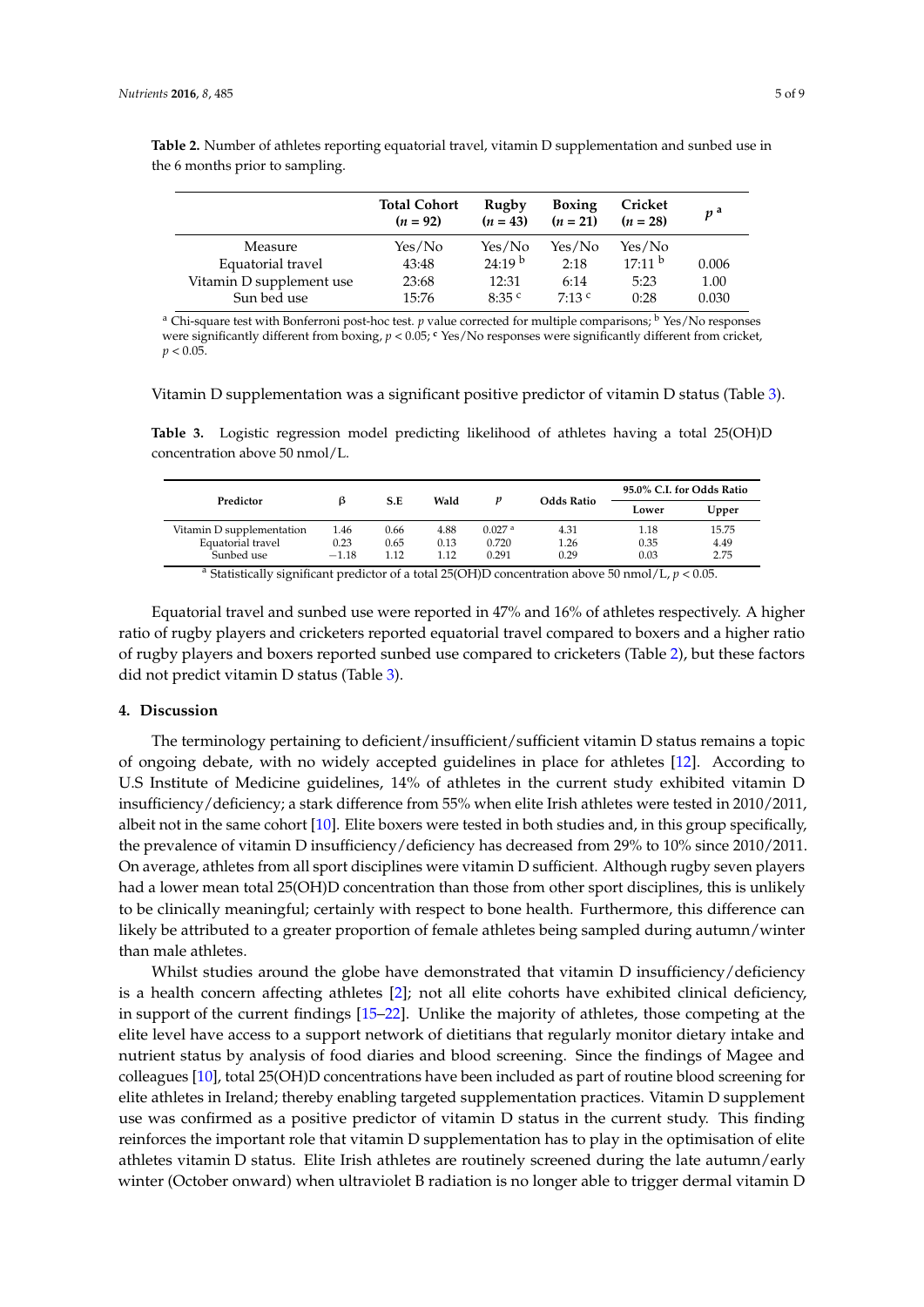synthesis and risk of deficiency increases concomitantly [\[23\]](#page-7-1). This marks a change in strategy from pre-2010/2011 when vitamin D screening and supplementation was uncommon. Athletes that exhibit a total 25(OH)D concentration below 125 nmol/L are currently assigned to a supplementation protocol based upon their initial total 25(OH)D concentration. This targeted approach likely decreases the risk of inadvertent vitamin D toxicity (total 25(OH)D concentration  $\approx$  250 nmol/L) through excessive supplementation when it is not required [\[24\]](#page-7-2). Total 25(OH)D is quantified in athlete's serum using liquid chromatography-tandem mass spectrometry (LC-MS/MS); a method that is widely regarded as the current gold-standard [\[25\]](#page-7-3). Alternative analytical methods, such as immunoassay, can overestimate 25(OH)D concentrations leading to misdiagnosis [\[26\]](#page-7-4).

There is growing evidence that vitamin  $D_3$  (cholecalciferol) has superior bioavailability compared to vitamin  $D_2$  (ergocalciferol) as a result of stronger association to vitamin D binding protein [\[27\]](#page-7-5). This concept has been corroborated by several randomised controlled trials demonstrating that vitamin  $D_3$  can be up to 70% more effective than vitamin  $D_2$  at increasing total 25(OH)D [\[28,](#page-7-6)[29\]](#page-7-7). As such, elite Irish athletes are supplemented with vitamin D<sub>3</sub>.

The Irish Sports Council promotes a 'food-first' approach with regard to dietary supplements [\[30\]](#page-7-8). This is a precautionary stance consistent with other National Governing Body policies worldwide owing to numerous reports of supplement contamination with World Anti-Doping Agency (WADA)-banned substances [\[31](#page-7-9)[–35\]](#page-7-10). Although there are a growing number of vitamin D-fortified products available in Ireland [\[36,](#page-7-11)[37\]](#page-7-12), there are few naturally-occurring dietary sources of vitamin D and intake of such foods is low in the typical Western diet [\[38](#page-8-0)[,39\]](#page-8-1). It therefore remains challenging for athletes to attain the current UK reference nutrient intake of 10  $\mu$ g/day from diet alone [\[10,](#page-6-9)[13\]](#page-6-12). In the absence of widespread vitamin D fortification; this conundrum may be best resolved through athlete's consultation with the team dietitian and provision of batch-tested supplements that are confirmed to be free of contaminants. In the United Kingdom and Ireland, vitamin  $D_3$  supplements certified as contaminant-free by Informed Sport are currently available in doses ranging from 1000 IU ( $25 \mu g$ ) to 5000 IU (125  $\mu$ g) [\[40](#page-8-2)[–42\]](#page-8-3). It should be noted however that the tolerable upper intake limit for vitamin D has been set at 4000 IU (100  $\mu$ g)/day by the European Food Safety Authority [\[43\]](#page-8-4).

Strengths of this study include the large sample size and recruitment of both male and female athletes from several high-profile sport disciplines. A potential limitation is the self-reported measure of equatorial travel. Although 47% of athletes reported equatorial travel, this was not deemed a significant predictor of vitamin D status. Although this may seem surprising owing to the unequivocal role of UVB exposure in vitamin D synthesis [\[44\]](#page-8-5); one should not assume that equatorial travel for training/competition invariably results in an enhanced vitamin D status. It is plausible to suggest that effective application of high sun protection factor cream and indoor training, to avoid excessive heat exposure during peak sunlight hours, may limit vitamin D synthesis despite an equatorial location [\[45\]](#page-8-6). The lifestyle questionnaire in the current study had not been previously validated and therefore this could be deemed a potential limitation. Future studies may wish to consider assessing the habitual dietary intake of vitamin D-containing foods by elite athletes, albeit expected to make a negligible contribution to overall vitamin D status [\[10](#page-6-9)[,13\]](#page-6-12) and using dosimeters to quantify UVB exposure of athletes whilst away on training camps and competition. In summary, vitamin D sufficiency is now commonplace in elite Irish athletes. This finding demonstrates the efficacy of targeted supplementation in elite sport and suggests that blanket-supplementation of elite Irish athletes may therefore not be appropriate.

**Acknowledgments:** The authors would like to thank all athletes that participated in the study and the Department of Employment and Learning for supporting this research. The authors would also like to acknowledge Mark Lynch, Ruth Wood-Martin RD, John Cleary, Brendan Connor, Ciara Beggan, Laura Beggan and Neil Dennison for their assistance throughout the study.

**Author Contributions:** J.T., S.M., E.M., K.P. and P.M. conceived and designed the experiments; J.T., K.P., E.L. and M.H. performed laboratory analyses; J.T. analyzed the data and wrote the paper. All authors reviewed and approved the final manuscript.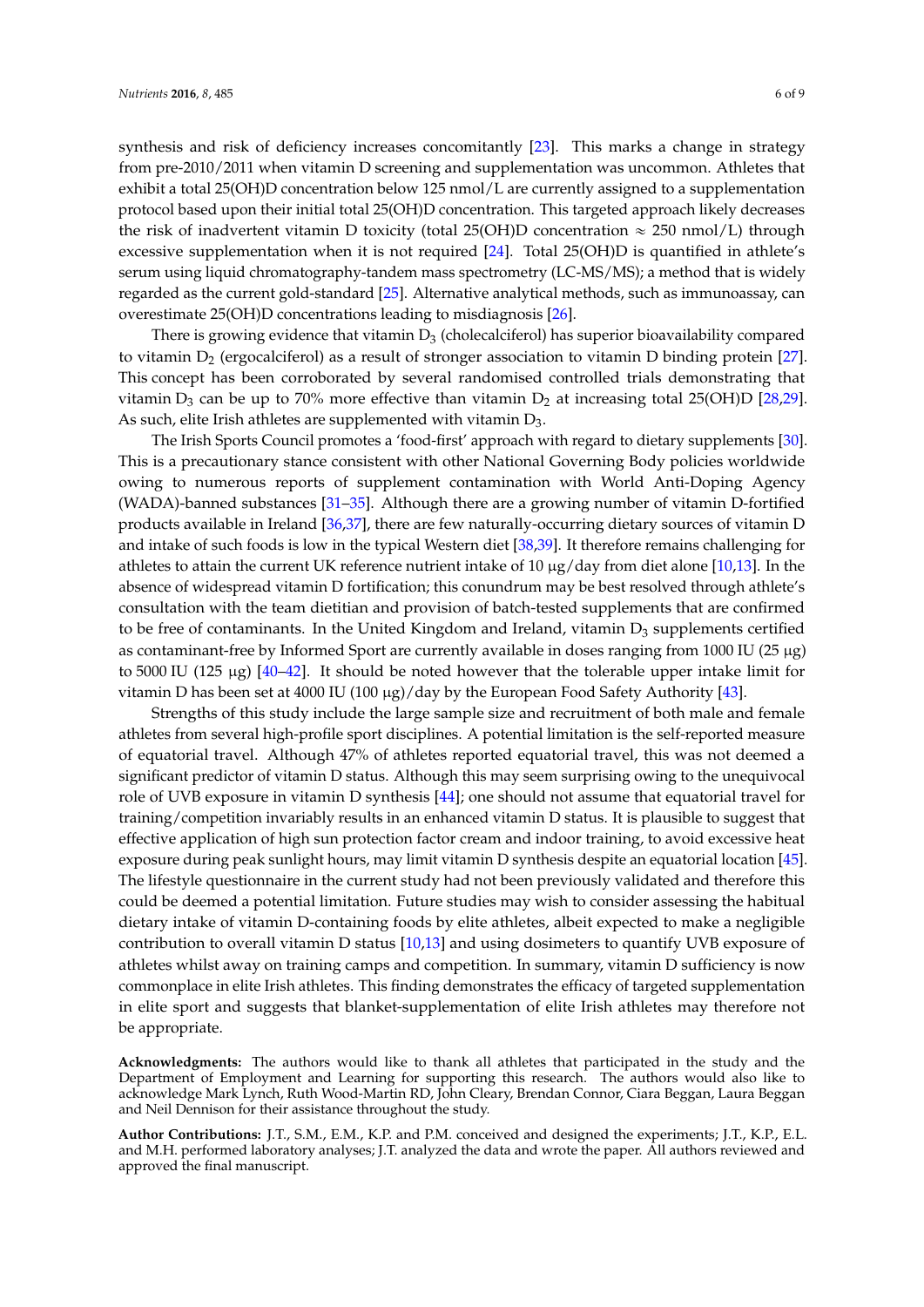**Conflicts of Interest:** Magee reports grants from the Irish Amateur Boxing Association, Cricket Ireland and the Irish Rugby Football Union, during the conduct of the study; and Sharon Madigan is employed by the Irish Institute of Sport. The Irish Institute of Sport oversees the monitoring of athletes from the above mentioned teams involved in this study.

## **Abbreviations**

| BMI                  | body mass index         |
|----------------------|-------------------------|
| 25(OH)D <sub>2</sub> | 25-hydroxyvitamin $D_2$ |
| 25(OH)D <sub>3</sub> | 25-hydroxyvitamin $D_3$ |
| <b>PTH</b>           | parathyroid hormone     |

## **References**

- <span id="page-6-0"></span>1. IOM (Institute of Medicine). *Dietary Reference Intakes for Calcium and Vitamin D*; The National Academies Press: Washington, DC, USA, 2011.
- <span id="page-6-1"></span>2. Farrokhyar, F.; Tabasinejad, R.; Dao, D.; Peterson, D.; Ayeni, O.; Hadioonzadeh, R.; Bhandari, M. Prevalence of vitamin D inadequacy in athletes: A systematic-review and meta-analysis. *Sports Med.* **2015**, *45*, 365–378. [\[CrossRef\]](http://dx.doi.org/10.1007/s40279-014-0267-6) [\[PubMed\]](http://www.ncbi.nlm.nih.gov/pubmed/25277808)
- <span id="page-6-2"></span>3. Christodoulou, S.; Goula, T.; Ververidis, A.; Drosos, G. Vitamin D and bone disease. *BioMed. Res. Int.* **2013**, 396541. [\[CrossRef\]](http://dx.doi.org/10.1155/2013/396541) [\[PubMed\]](http://www.ncbi.nlm.nih.gov/pubmed/23509720)
- <span id="page-6-3"></span>4. Baeke, F.; Etten, E.V.; Overbergh, L.; Mathieu, C. Vitamin D<sub>3</sub> and the immune system: Maintaining the balance in health and disease. *Nutr. Res. Rev.* **2007**, *20*, 106–118. [\[CrossRef\]](http://dx.doi.org/10.1017/S0954422407742713) [\[PubMed\]](http://www.ncbi.nlm.nih.gov/pubmed/19079863)
- <span id="page-6-4"></span>5. He, C.; Handzlik, M.; Fraser, W.D.; Muhamad, A.; Preston, H.; Richardson, A.; Gleeson, M. Influence of vitamin D status on respiratory infection incidence and immune function during 4 months of winter training in endurance sport athletes. *Exerc. Immunol. Rev.* **2013**, *19*, 86–101. [\[PubMed\]](http://www.ncbi.nlm.nih.gov/pubmed/23977722)
- <span id="page-6-5"></span>6. Barker, T.; Martins, T.B.; Hill, H.R.; Kjeldsberg, C.R.; Dixon, B.M.; Schneider, E.D.; Henriksen, V.T.; Weaver, L.K. Circulating pro-inflammatory cytokines are elevated and peak power output correlates with 25-hydroxyvitamin D in vitamin D insufficient adults. *Eur. J. Appl. Physiol.* **2013**, *113*, 1523–1534. [\[CrossRef\]](http://dx.doi.org/10.1007/s00421-012-2582-7) [\[PubMed\]](http://www.ncbi.nlm.nih.gov/pubmed/23292315)
- <span id="page-6-6"></span>7. Heaney, R.P. Assessing vitamin D status. *Curr. Opin. Clin. Nutr. Metab. Care* **2011**, *14*, 440–444. [\[CrossRef\]](http://dx.doi.org/10.1097/MCO.0b013e328348ed85) [\[PubMed\]](http://www.ncbi.nlm.nih.gov/pubmed/21832900)
- <span id="page-6-7"></span>8. Webb, A.R. Who, what, where and when-influences on cutaneous vitamin D synthesis. *Prog. Biophys. Mol. Biol.* **2006**, *92*, 17–25. [\[CrossRef\]](http://dx.doi.org/10.1016/j.pbiomolbio.2006.02.004) [\[PubMed\]](http://www.ncbi.nlm.nih.gov/pubmed/16766240)
- <span id="page-6-8"></span>9. Cashman, K.D.; Muldowney, S.; McNulty, B.; Nugent, A.; FitzGerald, A.P.; Kiely, M.; Walton, J.; Gibney, M.J.; Flynn, A. Vitamin D status of Irish adults: Findings from the National Adult Nutrition Survey. *Br. J. Nutr.* **2013**, *209*, 1248–1256. [\[CrossRef\]](http://dx.doi.org/10.1017/S0007114512003212) [\[PubMed\]](http://www.ncbi.nlm.nih.gov/pubmed/22883239)
- <span id="page-6-9"></span>10. Magee, P.J.; Pourshahidi, L.K.; Wallace, J.M.W.; Cleary, J.; Conway, J.; Harney, E.; Madigan, S.M. Vitamin D status and supplementation in elite Irish athletes. *Int. J. Sport Nutr. Exerc. Metab.* **2013**, *23*, 441–448. [\[PubMed\]](http://www.ncbi.nlm.nih.gov/pubmed/23535936)
- <span id="page-6-10"></span>11. Hill, T.R.; McCarthy, D.; Jakobsen, J.; Lamberg-Allard, C.; Kiely, M.; Cashman, K.D. Seasonal changes in vitamin D status and bone turnover in healthy Irish postmenopausal women. *Int. J. Vitam. Nutr. Res.* **2007**, *77*, 320–325. [\[CrossRef\]](http://dx.doi.org/10.1024/0300-9831.77.5.320) [\[PubMed\]](http://www.ncbi.nlm.nih.gov/pubmed/18453316)
- <span id="page-6-11"></span>12. Todd, J.J.; Pourshahidi, L.K.; McSorley, E.M.; Madigan, S.M.; Magee, P.J. Vitamin D: Recent advances and implications for athletes. *Sports Med.* **2015**, *45*, 213–219. [\[CrossRef\]](http://dx.doi.org/10.1007/s40279-014-0266-7) [\[PubMed\]](http://www.ncbi.nlm.nih.gov/pubmed/25252613)
- <span id="page-6-12"></span>13. Todd, J.J.; McSorley, E.M.; Pourshahidi, L.K.; Madigan, S.M.; Laird, E.; Healy, M.; Magee, P.J. Vitamin D<sub>3</sub> supplementation using an oral spray solution resolves deficiency but has no effect on VO<sub>2</sub> max in Gaelic footballers: Results from a randomised, double-blind, placebo-controlled trial. *Eur. J. Nutr.* **2016**. in press. [\[CrossRef\]](http://dx.doi.org/10.1007/s00394-016-1202-4) [\[PubMed\]](http://www.ncbi.nlm.nih.gov/pubmed/27015912)
- <span id="page-6-13"></span>14. Beasley, M.T.; Schumacker, R.R. Multiple regression approach to analyzing contingency tables: Post hoc and planned comparison procedures. *J. Exp. Educ.* **1995**, *64*, 79–93. [\[CrossRef\]](http://dx.doi.org/10.1080/00220973.1995.9943797)
- <span id="page-6-14"></span>15. Maroon, J.C.; Mathyssek, C.M.; Bost, J.W.; Amos, A.; Winkelman, R.; Yates, A.P.; Duca, M.A.; Norwig, J.A. Vitamin D profile in national football league players. *Am. J. Sports Med.* **2015**, *43*, 1241–1245. [\[CrossRef\]](http://dx.doi.org/10.1177/0363546514567297) [\[PubMed\]](http://www.ncbi.nlm.nih.gov/pubmed/25649084)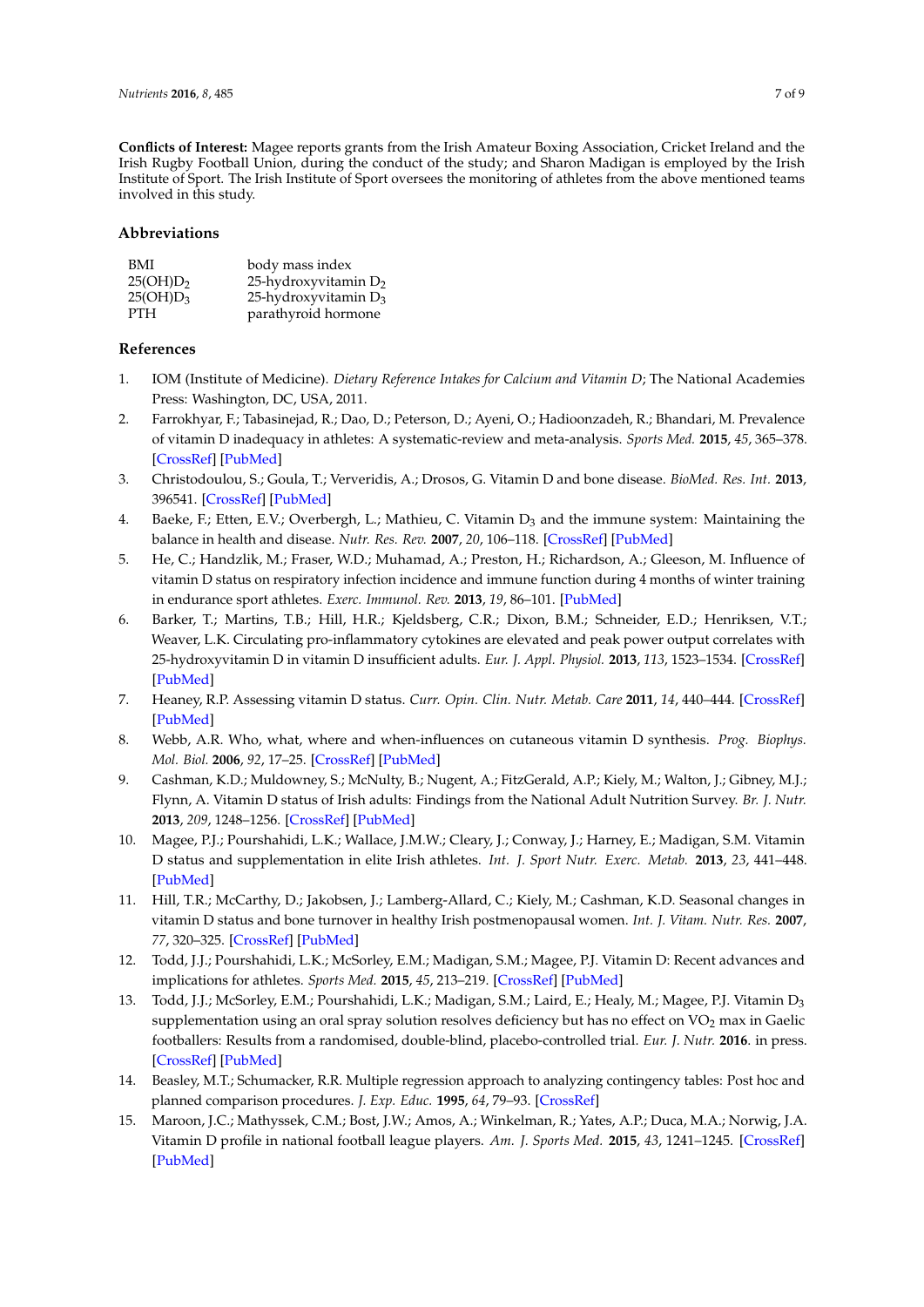- 16. Sghaier-Ayadi, A.; Feki, M.; Ayed, I.B.; Abene, O.; Fredj, M.B.; Kaabachi, K.; Chaouachi, A. Vitamin D status and determinants of deficiency in non-supplemented athletes during the winter months in Tunisia. *Biol. Sport* **2015**, *32*, 281–287. [\[CrossRef\]](http://dx.doi.org/10.5604/20831862.1163690) [\[PubMed\]](http://www.ncbi.nlm.nih.gov/pubmed/26681829)
- 17. Wentz, L.M.; Liu, P.Y.; Ilich, J.Z.; Haymes, E.M. Female distance runners training in Southeastern United States have adequate vitamin D status. *Int. J. Sport Nutr. Exerc. Metab.* **2015**. in press. [\[CrossRef\]](http://dx.doi.org/10.1123/ijsnem.2014-0177) [\[PubMed\]](http://www.ncbi.nlm.nih.gov/pubmed/26696653)
- 18. Allison, R.J.; Close, G.L.; Farooq, A.; Riding, N.R.; Salah, O.; Hamilton, B. Severely vitamin D-deficient athletes present smaller hearts than sufficient athletes. *Eur. J. Prev. Cardiol.* **2015**, *22*, 535–542. [\[CrossRef\]](http://dx.doi.org/10.1177/2047487313518473) [\[PubMed\]](http://www.ncbi.nlm.nih.gov/pubmed/24398372)
- 19. Caroli, B.; Pasin, F.; Aloe, R.; Gnocchi, C.; Dei Cas, A.; Galli, C.; Passeri, G. Characterization of skeletal parameters in a cohort of North Italian rugby players. *J. Endocrinol. Invest.* **2014**, *37*, 609–617. [\[CrossRef\]](http://dx.doi.org/10.1007/s40618-014-0070-0) [\[PubMed\]](http://www.ncbi.nlm.nih.gov/pubmed/24696159)
- 20. Solarz, K.; Kopeć, A.; Pietraszewska, J.; Majda, F.; Słowińska-Lisowska, M.; Mędraś, M. An evaluation of the levels of 25-hydroxyvitamin  $D_3$  and bone turnover markers in professional football players and in physically inactive men. *Physiol. Res.* **2014**, *63*, 237–243. [\[PubMed\]](http://www.ncbi.nlm.nih.gov/pubmed/24397809)
- 21. Kopeć, A.; Solarz, K.; Majda, F.; Słowińska-Lisowska, M.; Mędraś, M. An evaluation of the levels of vitamin D and bone turnover markers after the summer and winter periods in polish professional soccer players. *J. Hum. Kinet.* **2013**, *38*, 135–140. [\[CrossRef\]](http://dx.doi.org/10.2478/hukin-2013-0053) [\[PubMed\]](http://www.ncbi.nlm.nih.gov/pubmed/24232955)
- <span id="page-7-0"></span>22. Valtueña, J.; Dominguez, D.; Til, L.; González-Gross, M.; Drobnic, F. High prevalence of vitamin D insufficiency among elite Spanish athletes the importance of outdoor training adaptation. *Nutr. Hosp.* **2014**, *30*, 124–131. [\[PubMed\]](http://www.ncbi.nlm.nih.gov/pubmed/25137271)
- <span id="page-7-1"></span>23. Hyppönen, E.; Power, C. Hypovitaminosis D in British adults at age 45 years: Nationwide cohort study of dietary and lifestyle predictors. *Am. J. Clin. Nutr.* **2007**, *85*, 860–868. [\[PubMed\]](http://www.ncbi.nlm.nih.gov/pubmed/17344510)
- <span id="page-7-2"></span>24. Jones, G. Pharmacokinetics of vitamin D toxicity. *Am. J. Clin. Nutr.* **2008**, *88*, 582S–586S. [\[PubMed\]](http://www.ncbi.nlm.nih.gov/pubmed/18689406)
- <span id="page-7-3"></span>25. Lai, J.K.; Lucas, R.M.; Clements, M.S.; Harrison, S.L.; Banks, E. Assessing vitamin D status: Pitfalls for the unwary. *Mol. Nutr. Food Res.* **2010**, *54*, 1062–1071. [\[CrossRef\]](http://dx.doi.org/10.1002/mnfr.200900468) [\[PubMed\]](http://www.ncbi.nlm.nih.gov/pubmed/20397196)
- <span id="page-7-4"></span>26. Lai, J.K.; Lucas, R.M.; Banks, E.; Ponsonby, A. Variability in vitamin D assays impairs clinical assessment of vitamin D status. *Intern. Med. J.* **2012**, *42*, 43–50. [\[CrossRef\]](http://dx.doi.org/10.1111/j.1445-5994.2011.02471.x) [\[PubMed\]](http://www.ncbi.nlm.nih.gov/pubmed/21395958)
- <span id="page-7-5"></span>27. Houghton, L.A.; Vieth, R. The case against ergocalciferol (vitamin D<sub>2</sub>) as a vitamin supplement. Am. J. *Clin. Nutr.* **2006**, *84*, 694–697. [\[PubMed\]](http://www.ncbi.nlm.nih.gov/pubmed/17023693)
- <span id="page-7-6"></span>28. Tripkovic, L.; Lambert, H.; Hart, K.; Smith, C.P.; Bucca, G.; Penson, S.; Chope, G.; Hyppönen, E.; Berry, J.; Vieth, R.; et al. Comparison of vitamin  $D_2$  and vitamin  $D_3$  supplementation in raising serum 25-hydroxyvitamin D status: A systematic review and meta-analysis. *Am. J. Clin. Nutr.* **2012**, *95*, 1357–1364. [\[CrossRef\]](http://dx.doi.org/10.3945/ajcn.111.031070) [\[PubMed\]](http://www.ncbi.nlm.nih.gov/pubmed/22552031)
- <span id="page-7-7"></span>29. Lehmann, U.; Hirchem, F.; Stangl, G.I.; Hinz, K.; Westphal, S.; Dierkes, J. Bioavailability of vitamin  $D_2$  and  $D_3$ in healthy volunteers, a randomized placebo-controlled trial. *J. Clin. Endocrinol. Metab.* **2013**, *98*, 4339–4345. [\[CrossRef\]](http://dx.doi.org/10.1210/jc.2012-4287) [\[PubMed\]](http://www.ncbi.nlm.nih.gov/pubmed/24001747)
- <span id="page-7-8"></span>30. Irish Sports Council. *Irish Sports Council Supplements and Sports Food Policy*; Irish Sports Council: Dublin, Republic of Ireland, 2012.
- <span id="page-7-9"></span>31. Maughan, R.J. Contamination of dietary supplements and positive drug tests in sport. *J. Sports Sci.* **2005**, *23*, 883–889. [\[CrossRef\]](http://dx.doi.org/10.1080/02640410400023258) [\[PubMed\]](http://www.ncbi.nlm.nih.gov/pubmed/16195040)
- 32. Kamber, M.; Baume, N.; Saugy, M.; Rivier, L. Nutritional supplements as a source for positive doping cases? *Int. J. Sport Nutr. Exerc. Metab.* **2001**, *11*, 258–263. [\[PubMed\]](http://www.ncbi.nlm.nih.gov/pubmed/11402257)
- 33. British Athletics. UK Athletics' Supplements Position Statement. Available online: [http://www.](http://www.britishathletics.org.uk/anti-doping/supplements-and-nutrition/) [britishathletics.org.uk/anti-doping/supplements-and-nutrition/](http://www.britishathletics.org.uk/anti-doping/supplements-and-nutrition/) (accessed on 16 May 2016).
- 34. Australian Rugby. Australian Rugby Union Sports Supplements Policy. Available online: [http://www.](http://www.rugby.com.au/ARUHQ/ARUSportsSupplementsPolicy.aspx) [rugby.com.au/ARUHQ/ARUSportsSupplementsPolicy.aspx](http://www.rugby.com.au/ARUHQ/ARUSportsSupplementsPolicy.aspx) (accessed on 16 May 2016).
- <span id="page-7-10"></span>35. Catlin, D.H.; Leder, B.Z.; Ahrens, B.; Starcevic, B.; Hatton, C.K.; Green, G.A.; Finkelstein, J.S. Trace contamination of over-the-counter androstenedione and positive urine test results for a nandrolone metabolite. *JAMA* **2000**, *284*, 2618–2621. [\[CrossRef\]](http://dx.doi.org/10.1001/jama.284.20.2618) [\[PubMed\]](http://www.ncbi.nlm.nih.gov/pubmed/11086369)
- <span id="page-7-11"></span>36. Monterey Mushrooms Mushroom Nutritional Chart. Available online: [http://www.montereymushrooms.](http://www.montereymushrooms.com/nutrition/mushroom-nutrition) [com/nutrition/mushroom-nutrition](http://www.montereymushrooms.com/nutrition/mushroom-nutrition) (accessed on 16 May 2016).
- <span id="page-7-12"></span>37. Avonmore Whole Super Milk. Available online: [http://www.avonmore.ie/our-range/our-products-milk/](http://www.avonmore.ie/our-range/our-products-milk/avonmore-whole-super-milk) [avonmore-whole-super-milk](http://www.avonmore.ie/our-range/our-products-milk/avonmore-whole-super-milk) (accessed on 16 May 2016).